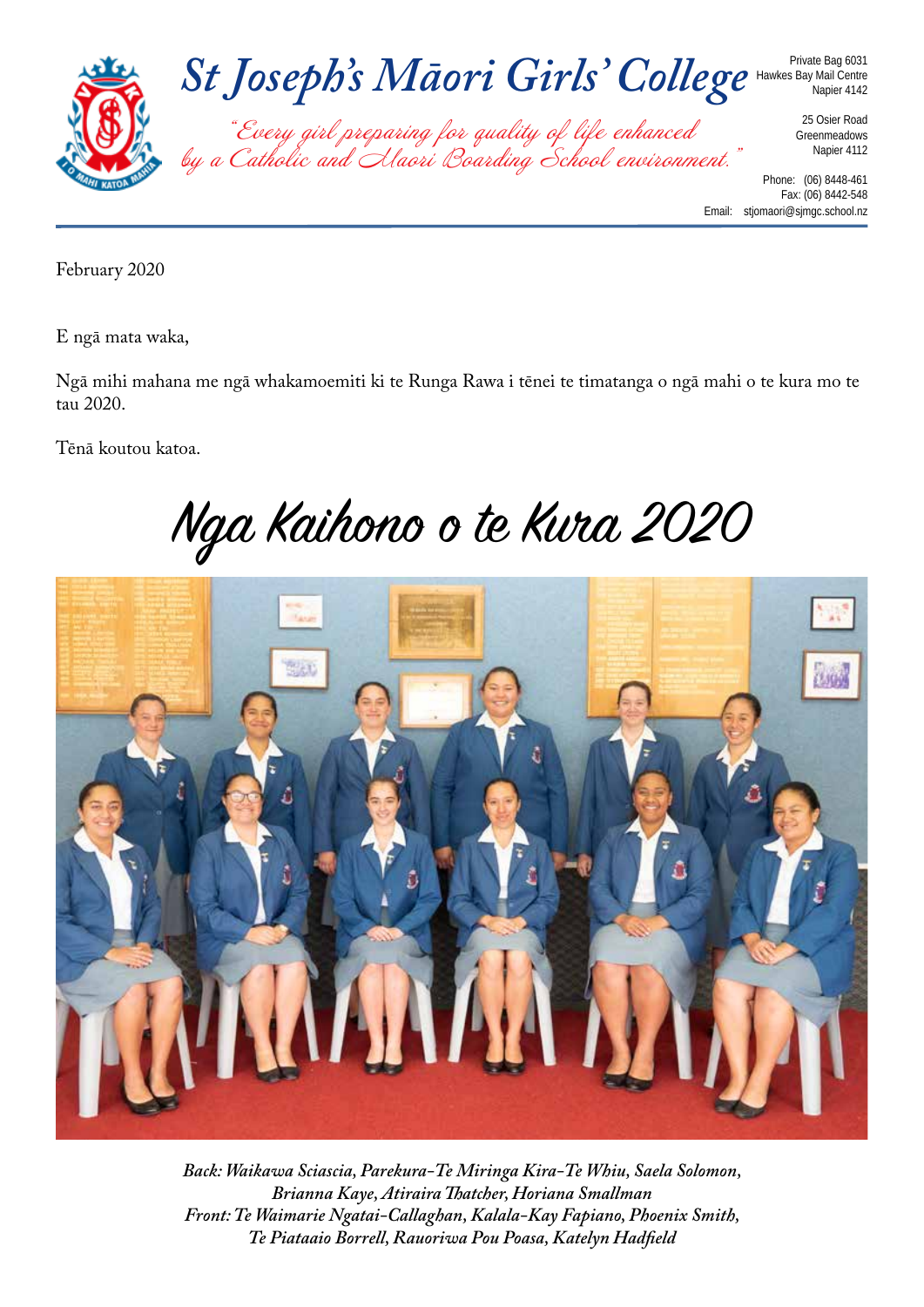# *MATTERS OF CONCERN – Day Student Absenteeism*

I am very concerned about the number of day girls in Years 11, 12 and 13 who are not presenting themselves at school, and who do not really have (I think) a legitimate reason for not coming to school.

You may be interested in reading the following penned by a Year 11 student for her Te Reo assignment.

"A problem in New Zealand that I think is important is that students are not attending school. This is a major problem for their generation. Personally thinking, in order to have a proper and better future, it will require a proper education.

One of the main reasons why students don't attend school is because their parents or caregivers do not encourage them to go to school a lot. Most teenagers just need a shove or push into the right direction. To make them not miss days or classes, you need to provide some ground rules, punishments, or consequences, so they will not want to do it again. Some may be spending some extra time in class, cleaning duties, or catch up work.

Some students might just need a proper 8 hours sleep and a good balanced meal. Most teenagers get distracted and don't go to bed at a convenient time. An example of a distraction is social media. This distraction can cause them to become "too tired" to go to school.

For this generation to be able to have jobs or careers in the future, it is important to educate them while they can be".

Koutou ngā mātua, it is important that you support us by ensuring your daughter gets to school!!!

# *Board of Trustees*

Heads of Department will report on students' performances in NCEA and UE to the Board after which we will report to whanau.

# *Mahi Matauranga*

Senior school settled well after options were chosen. Reports will be sent at the end of Term 1.

#### *Year 10*

Based on individual diagnostic tests, girls have been placed in classes.

### *Years 9, 8 and 7*

The Special Education team led by our SENCO Mrs Marlene Ransfield, will send confidential reports to parents after PAT testing. School and Hostel reports for Term 1 will be sent at the end of term.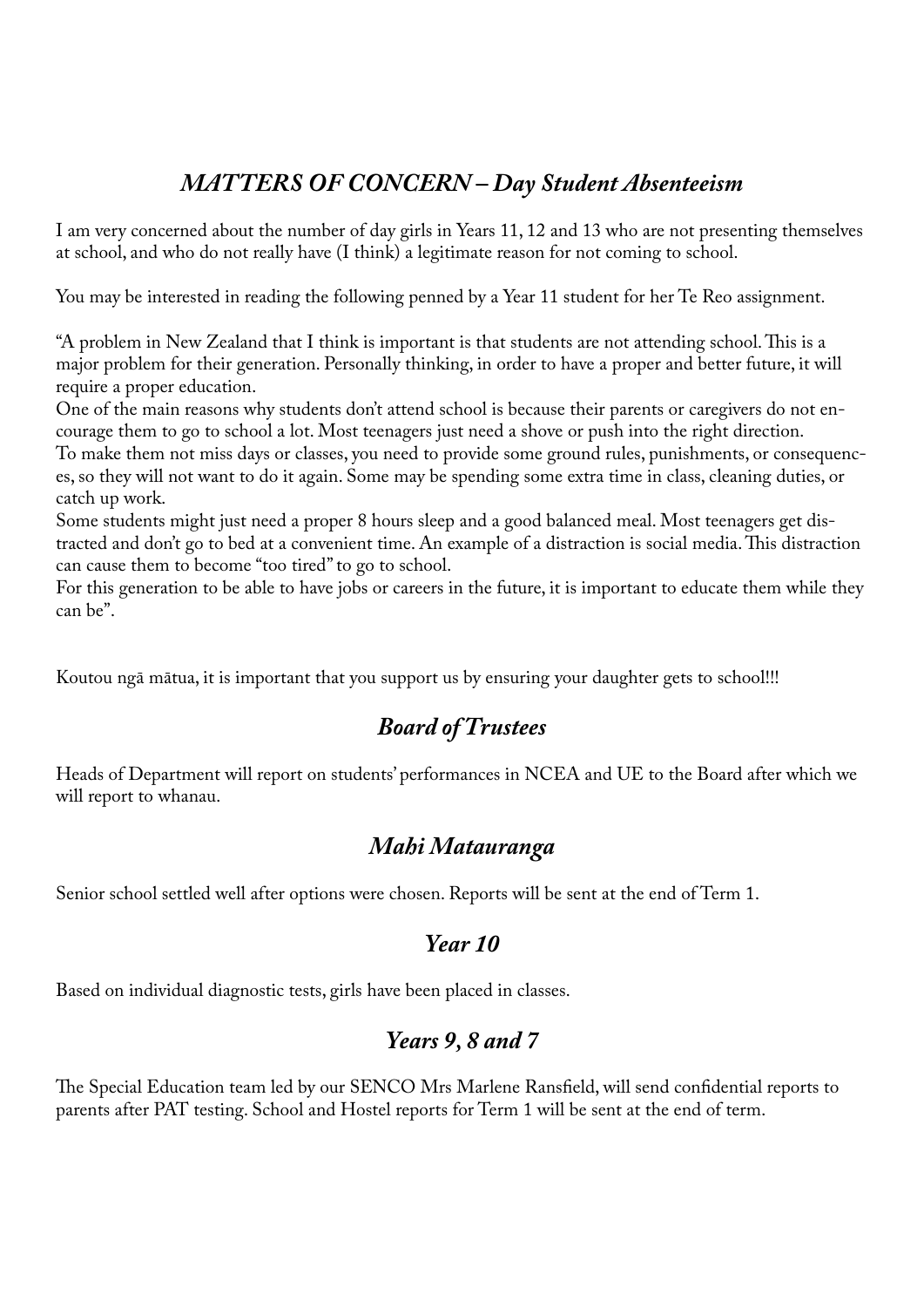## *Mahi Hakinakina*

| Athletics              | Monday 27th February |
|------------------------|----------------------|
| <b>Swimming Sports</b> | Tuesday 17th March   |

Netball Trials will be held on the following days:

| Monday 2nd March                       | $3.10 - 4.00$ pm                     | Year 9 Trials                              |
|----------------------------------------|--------------------------------------|--------------------------------------------|
| Tuesday 3rd March                      | $3.10 - 4.00$ pm                     | Year 9 Trials                              |
| Wednesday 4th March                    | $3.10 - 4.00$ pm                     | Year 10 Trials                             |
| Thursday 5th March                     | $3.10 - 4.00$ pm                     | Year 10 Trials                             |
| Saturday 7th March                     | $2.00 - 4.00$ pm                     | Senior A and B                             |
| Monday 9th March<br>Tuesday 10th March | $3.10 - 4.00$ pm<br>$3.10 - 4.00$ pm | Seniors Years 11-13<br>Seniors Years 11-13 |

### *Waka Ama*

Teams have been selected and training is well underway for the Secondary Schools National Competition in Rotorua in March.

#### *Gala*

#### KA KITE I A KOUTOU KATOA A TE RAHOROI 14TH MARCH.

Georgina King

Georgina Kingi PRINCIPAL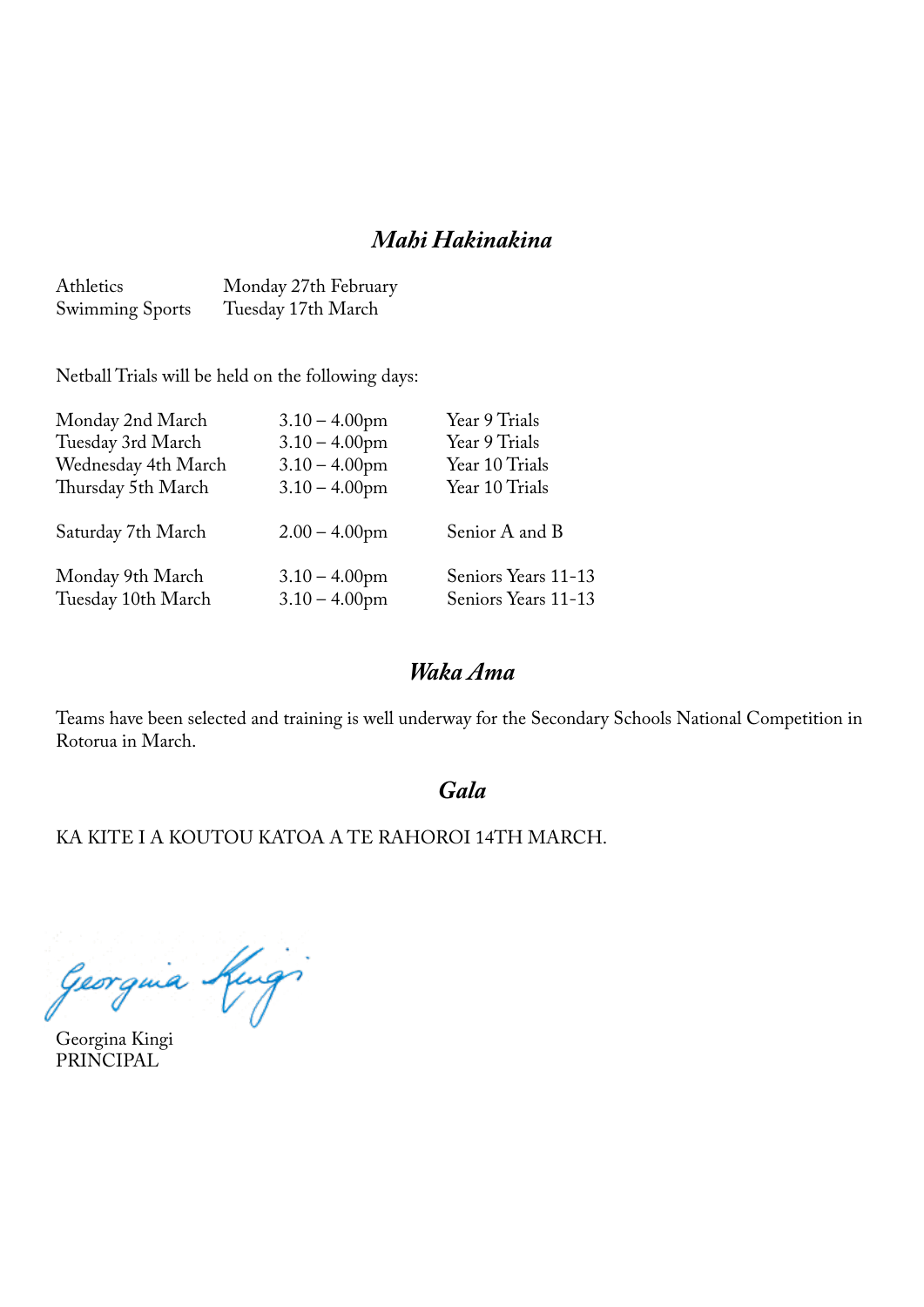Powhiri 2020



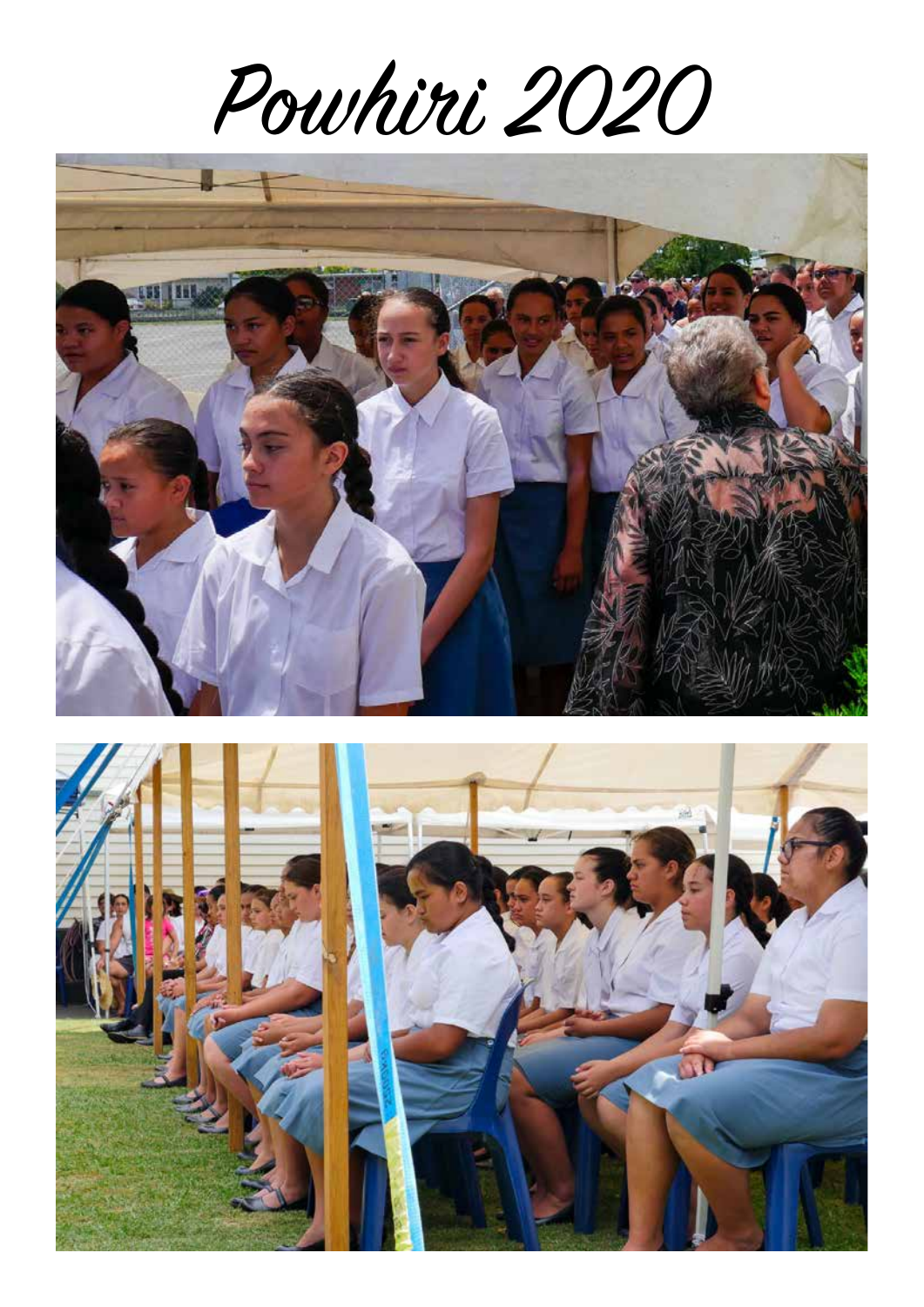![](_page_4_Picture_0.jpeg)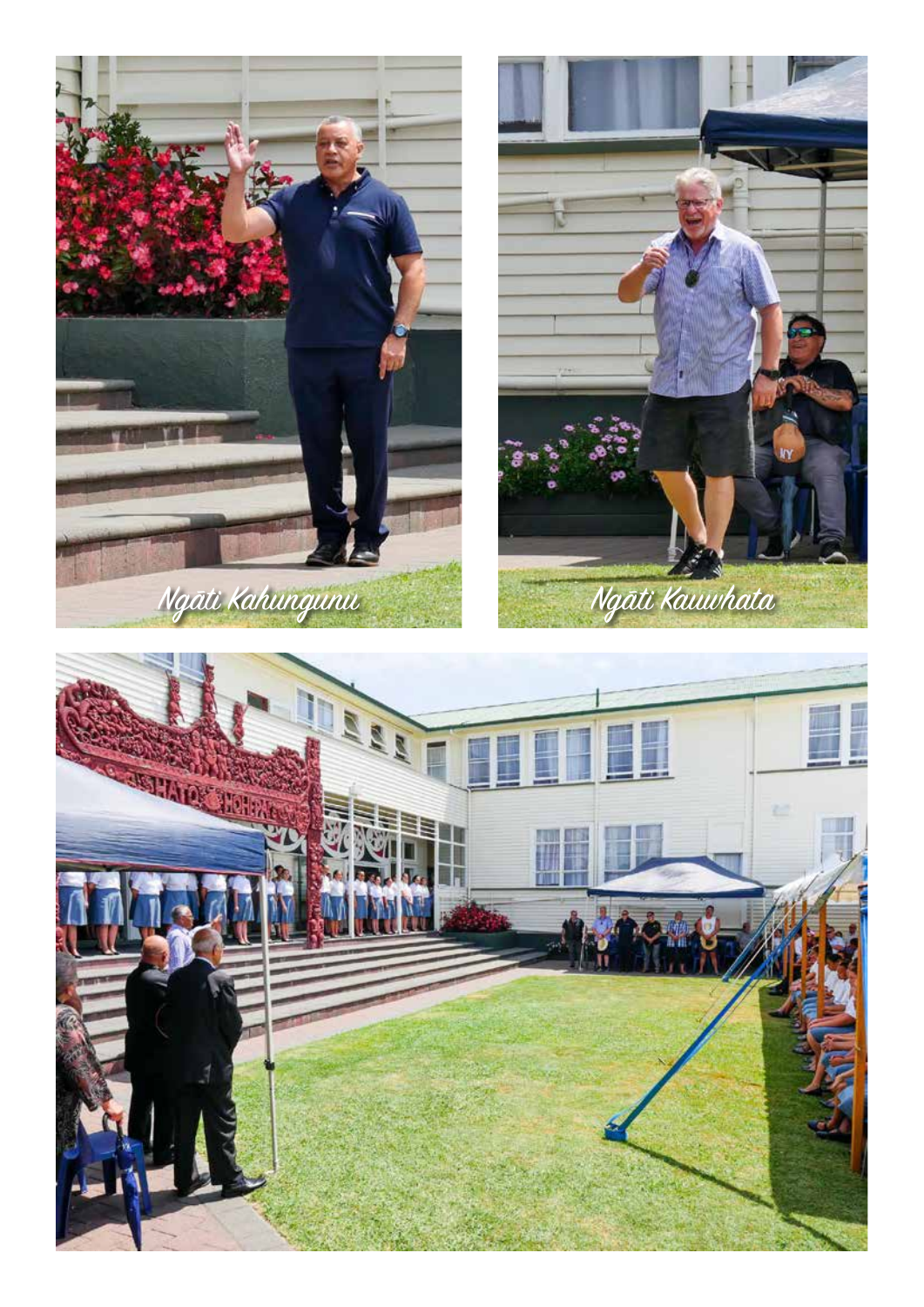![](_page_5_Picture_0.jpeg)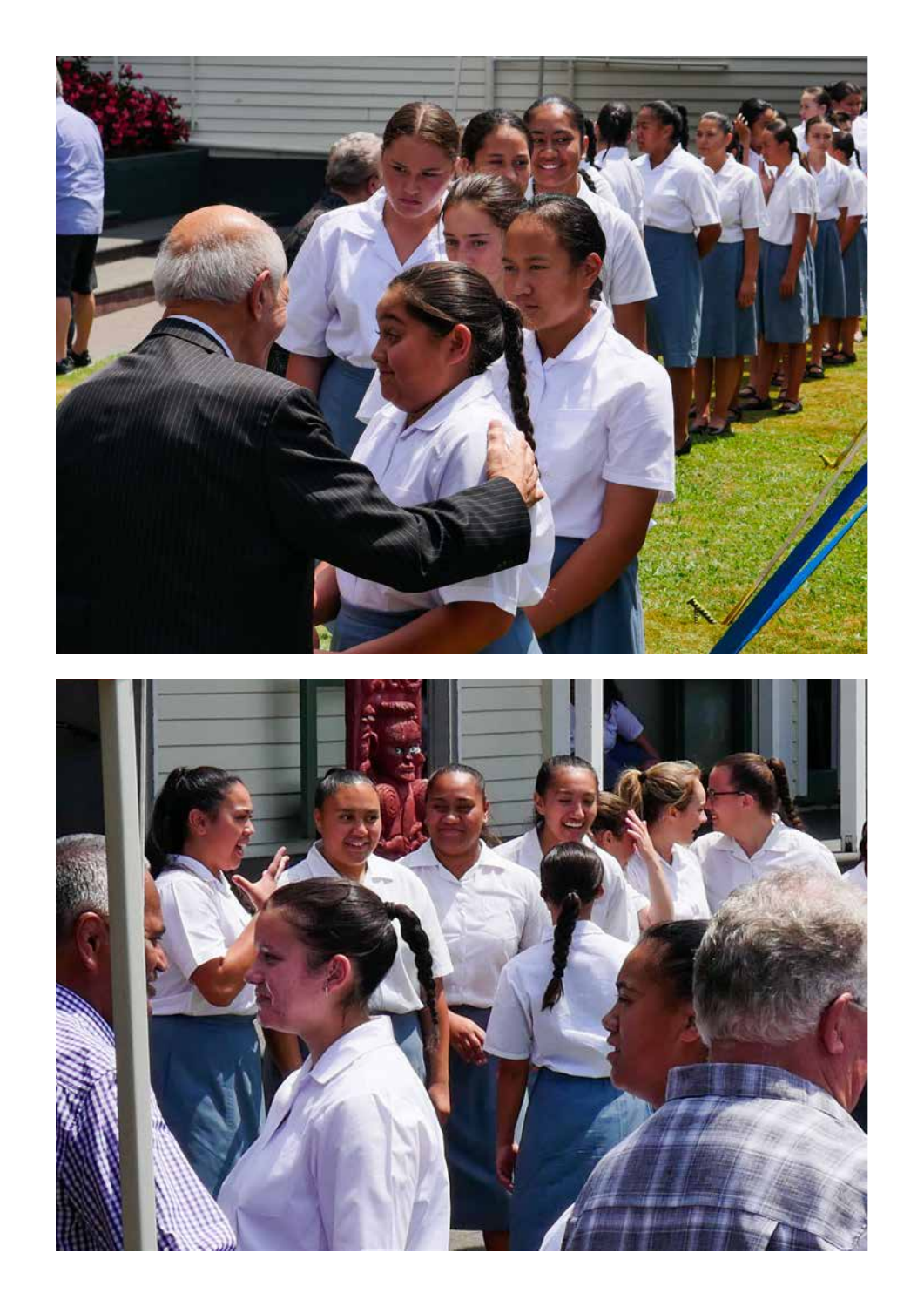Karakia Timatanga o te tau hou

![](_page_6_Picture_1.jpeg)

![](_page_6_Picture_2.jpeg)